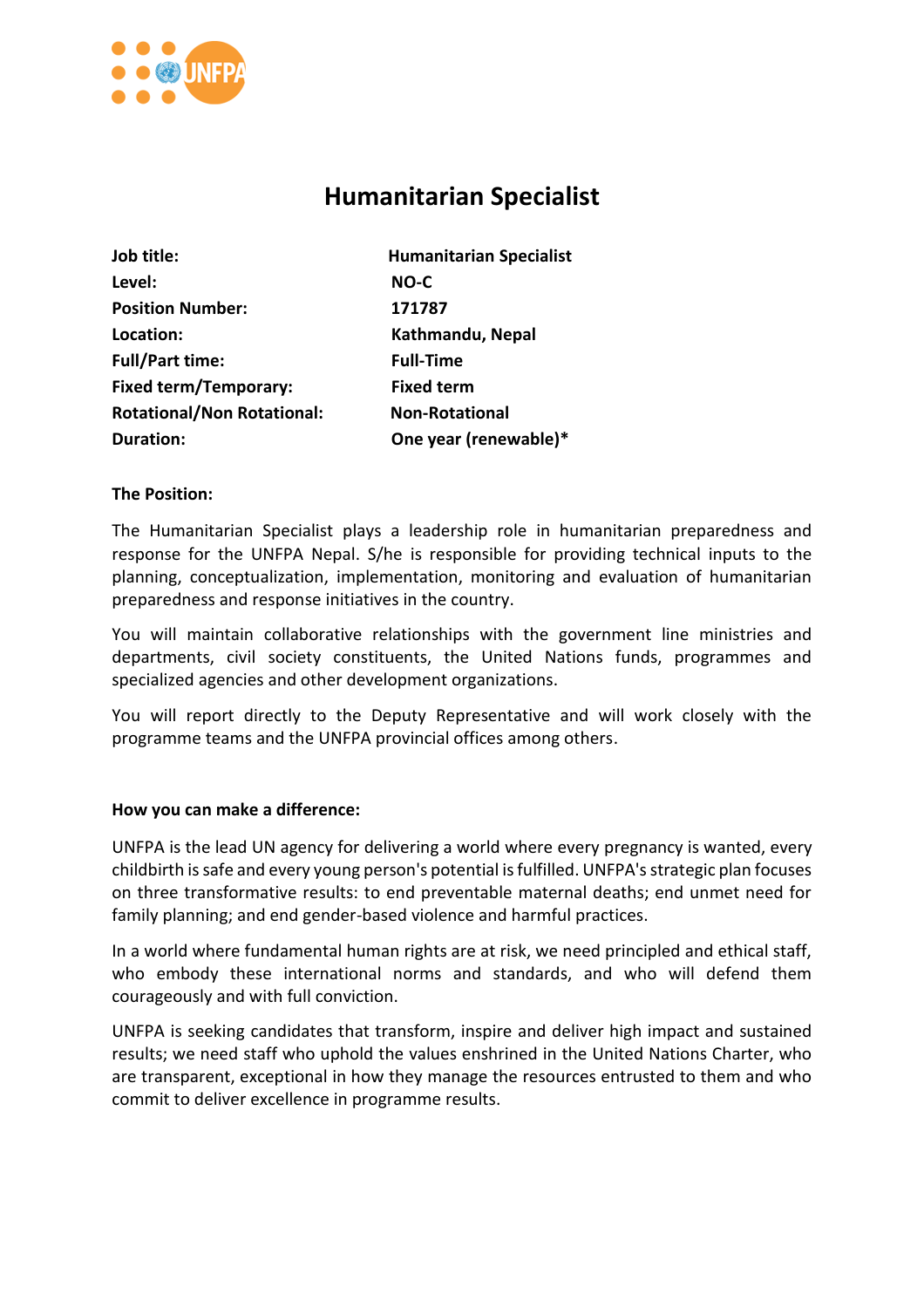

#### **Job Purpose:**

Nepal is a priority country for emergency preparedness and response in Asia given its susceptibility to natural hazards such as earthquakes and floods. These vulnerabilities are compounded by poverty and inequality; around a quarter of the population live in extreme poverty and are among the most marginalized as it intersects with caste, ethnicity, gender and sexuality among others. Availability and quality of public services, including health care are limited, due to weak institutional capacities particularly at sub-national level. Nepal's geographical terrain makes many remote and rural areas hard to reach further complicating access to services and provision of humanitarian assistance.

Under the humanitarian architecture for coordination of humanitarian action, UNFPA leads the Sexual and Reproductive Health (SRH) Sub-cluster, the Gender Based Violence (GBV) Subcluster and co-leads the Protection Cluster, together with relevant government counterparts.

Addressing GBV in humanitarian contexts is a priority for UNFPA and cuts across all other areas of work including sexual and reproductive health, gender equality, the rights of adolescent girls, and the generation of high quality population data. UNFPA is also the lead agency around the world for the provision of maternal health care and family planning services in humanitarian settings. When a crisis strikes, skilled birth attendance and emergency obstetric care services are often disrupted, exacerbating the vulnerability of pregnant women. This was experienced in the aftermath of the 2015 earthquake in the affected areas as well as during the COVID-19 pandemic.

UNFPA's preparedness and response work focuses on enhancing coordination among concerned actors; strengthening capacities of service providers and other frontline workers and stakeholders; contributing to national and sub-national disaster preparedness and response plans; updating relevant technical guidelines and protocols; and prepositioning of life-saving commodities and other essential materials, among others interventions. The primary focus of UNFPA's prevention and response interventions is to reach affected women and young people. UNFPA works in close collaboration with federal, provincial and local authorities, local NGOs, UN agencies and other partners across the country.

In a highly multifaceted operating environment, you will play a lead role in contributing to the prioritization and effective management of UNFPA interventions in the areas of humanitarian preparedness and response. You will facilitate the delivery of UNFPA supported humanitarian preparedness and response interventions and the appropriate application of systems and procedures. You will provide information on achievement of results in the implementation of the humanitarian preparedness and response programmes.

You will be expected to analyze and assess the evolving political, social, environmental and economic trends and risks; take a short, medium and long-term perspectives in view of the increasingly protracted nature of humanitarian situations; and work across silos in collaboration with relevant programme teams and other actors to advance the humanitariandevelopment-peace nexus towards promoting resilience and building capacities of local systems to provide essential SRH and GBV services, and prevent and prepare for future crises.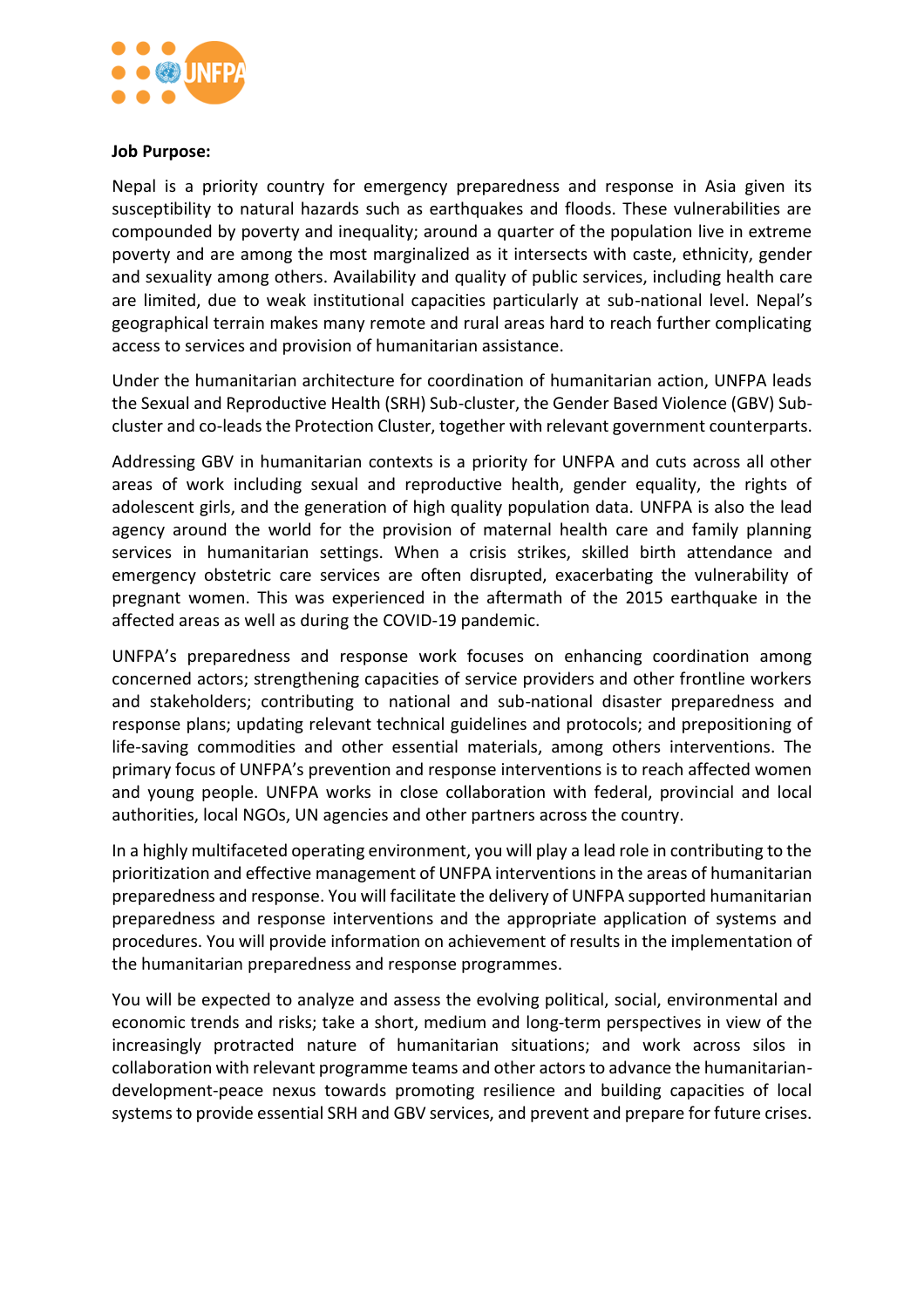

# **You would be responsible for:**

# **A. Humanitarian Coordination**

- Ensure strong collaboration and coordination among humanitarian actors at national and sub-national level, including through the cluster mechanism if activated and facilitate the necessary technical and operational support for the humanitarian action including conducting rapid assessments, mapping of partners and institutional response capacities, building capacities of relevant actors, sharing/adapting relevant policy guidelines and technical standards and other resource and training materials.
- Provide technical support for the development of relevant advocacy and policy documents to address SRH and GBV in the context of broader humanitarian concerns.
- Support UNFPA's engagement in coordination/cluster working groups including the Humanitarian Coordination Team and relevant cluster and inter-cluster meetings to share information about the SRH and GBV gaps and challenges for humanitarian action.
- Establish results oriented, two-way communication channels between national and sub-national coordination/cluster mechanisms to ensure a standardized response.
- Facilitate a process to develop a realistic, evidence based, multi-sectoral response plan under the cluster/sub-clusters led by UNFPA and ensure realistic benchmarks and timelines for achieving the set objectives; and regularly monitor progress against the plan during the coordination meetings, identify response gaps and seek solutions.
- Promote robust analyses of data to ensure readily-available information on known trends and patterns on SRH and GBV for consideration at various points along the humanitarian preparedness and response cycle.
- Undertake new assessments as necessary, taking into consideration intersecting identities and inequalities rooted in social structures to determine the magnitude and scope of SRH gaps and GBV and identify strategic approaches for addressing these gaps and reaching the most furthest behind.
- Liaise with humanitarian actors and key stakeholders, including representatives of marginalized and vulnerable groups, community organizations, faith-based organizations, and community leaders to increase their meaningful participation in the process of humanitarian planning, monitoring and evaluation of activities.
- Assist in providing regular updates for SitReps and other reports on the gaps, challenges and response efforts to facilitate efficient and targeted humanitarian action.

## **B. Programme Development and Implementation**

- In conjunction with the Deputy Representative make substantial contributions to the leadership of the humanitarian preparedness and responses efforts of UNFPA Nepal, and liaise with Government, UN agencies, local NGOs and other partners across the country to identify areas of collaboration and integration of SRH, gender/GBV, in their response.
- Lead the development and implementation of UNFPA Minimum Preparedness Actions and development of contingencies/scenarios for specific humanitarian contexts;
- Contribute to strengthening programmatic links among the relevant programme teams in UNFPA and among other actors to bridge the silos and promote coherence and synergy among the development, humanitarian and peace-related actors and programmes towards enhancing resilience in the national and sub-national capacities.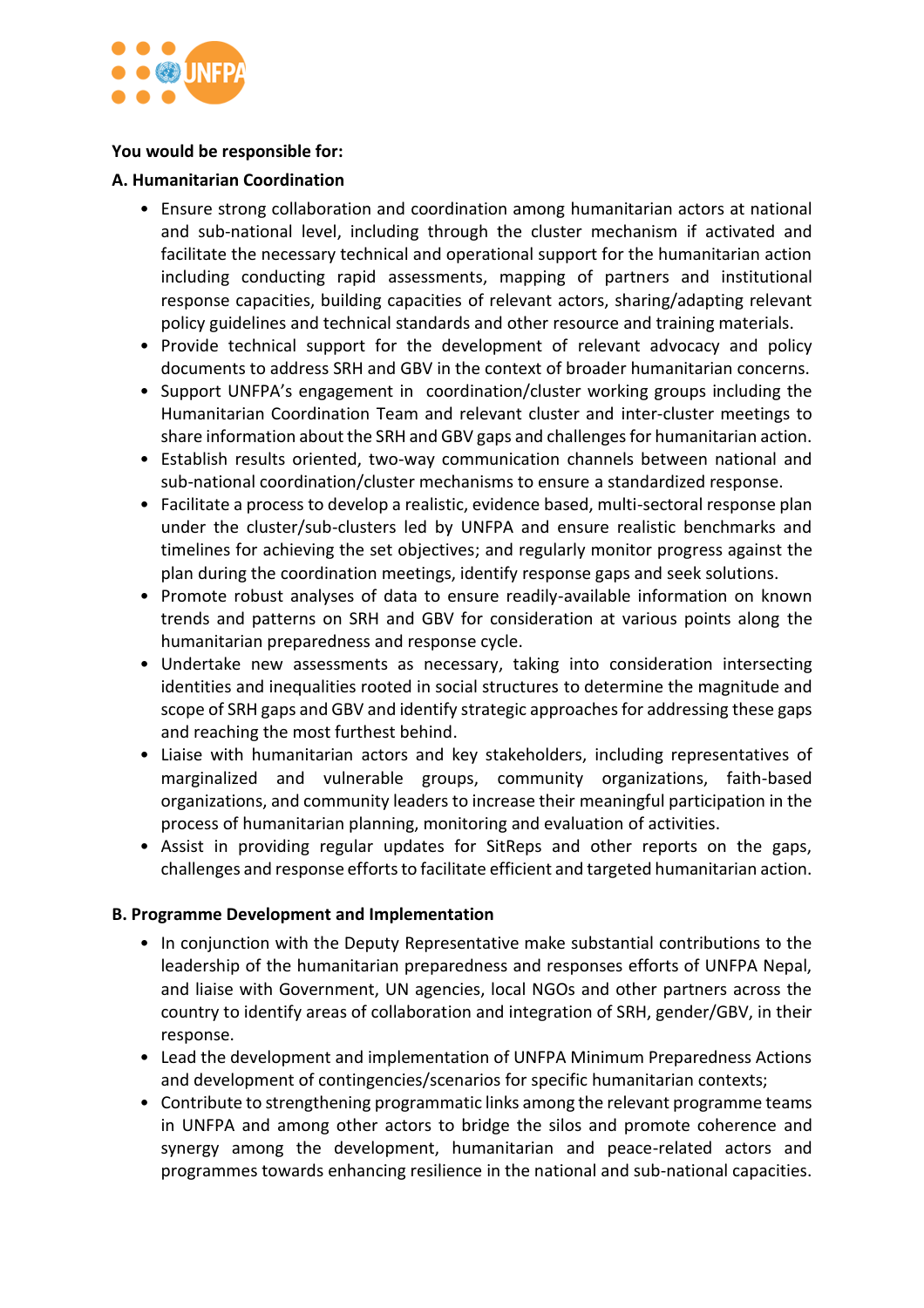

- Liaise with clusters/sub-clusters (such as health, protection, water and sanitation, camp management, education, logistics, early recovery) to ensure inclusion of the relevant elements of the Minimum Initial Service Package for SRH in Crisis Situations and the Minimum Standards for GBV in Emergencies Programme, in their responses.
- Visit affected communities to conduct in-depth interviews with the key stakeholders including humanitarian actors and agencies present on the ground to gather information on the immediate needs and concerns of vulnerable and affected populations and if possible undertake joint inter-agency assessment mission.
- In conjunction with the senior management lead efforts on implementing, monitoring and evaluating UNFPA's humanitarian preparedness and response programmes in collaboration with the programme teams and ensure regular monitoring of the work of Implementing Partners is undertaken.
- Oversee the rapid deployment of reproductive health commodities, inter-agency reproductive health kits, Dignity Kits and Kishori Kits, in collaboration with concerned personnel in the office and monitor their distribution and utilization by the end user; support the necessary logistics for timely humanitarian response.
- Explore and help maintain Long Term Agreements (LTAs) with suppliers of emergency materials and other relevant services and with organizations that can be contracted to implement UNFPA programme response activities efficiently.
- Provide technical support and build the capacity of UNFPA staff and partners on implementing humanitarian preparedness and response, including on the Minimum Initial Service Package for SRH in Crisis Situations and the Minimum Standards for GBV in Emergencies Programme, in collaboration with other technical staff.
- Assist in the preparation of strategy documents, briefing papers and appeal documents and help document and share knowledge about emergency preparedness and response issues by analysing programme strategies and lessons learned.

# **C. Advocacy, Communication and Resource Mobilization**

- Assist in preparing relevant advocacy materials and updates for stakeholders, partners and donors on UNFPA's humanitarian preparedness and response efforts.
- Support the development of a communication plan and oversee the preparation of press releases, articles, human interest stories, and other print and audio-visual materials on UNFPA's humanitarian preparedness and response activities.
- Ensure UNFPA is well positioned in resource mobilization efforts, including in humanitarian funding mechanisms, such as Consolidated Appeals Process, Pooled Funds, Common Humanitarian Funds, Flash Appeal, Emergency Response Fund and Central Emergency Response Fund.
- Facilitate and participate in donor meetings and public information events, and prepare donor profiles, briefing notes, concept notes and project proposals for consideration under relevant funding windows and/or donors.
- Ensure timely implementation and reporting UNFPA's humanitarian activities implemented with donor and/or emergency funding.
- Ensure data on UNFPA's humanitarian activities is recorded and readily available, including records of beneficiaries reached and financial expenditure.

Carry out any other duties as may be required by UNFPA leadership.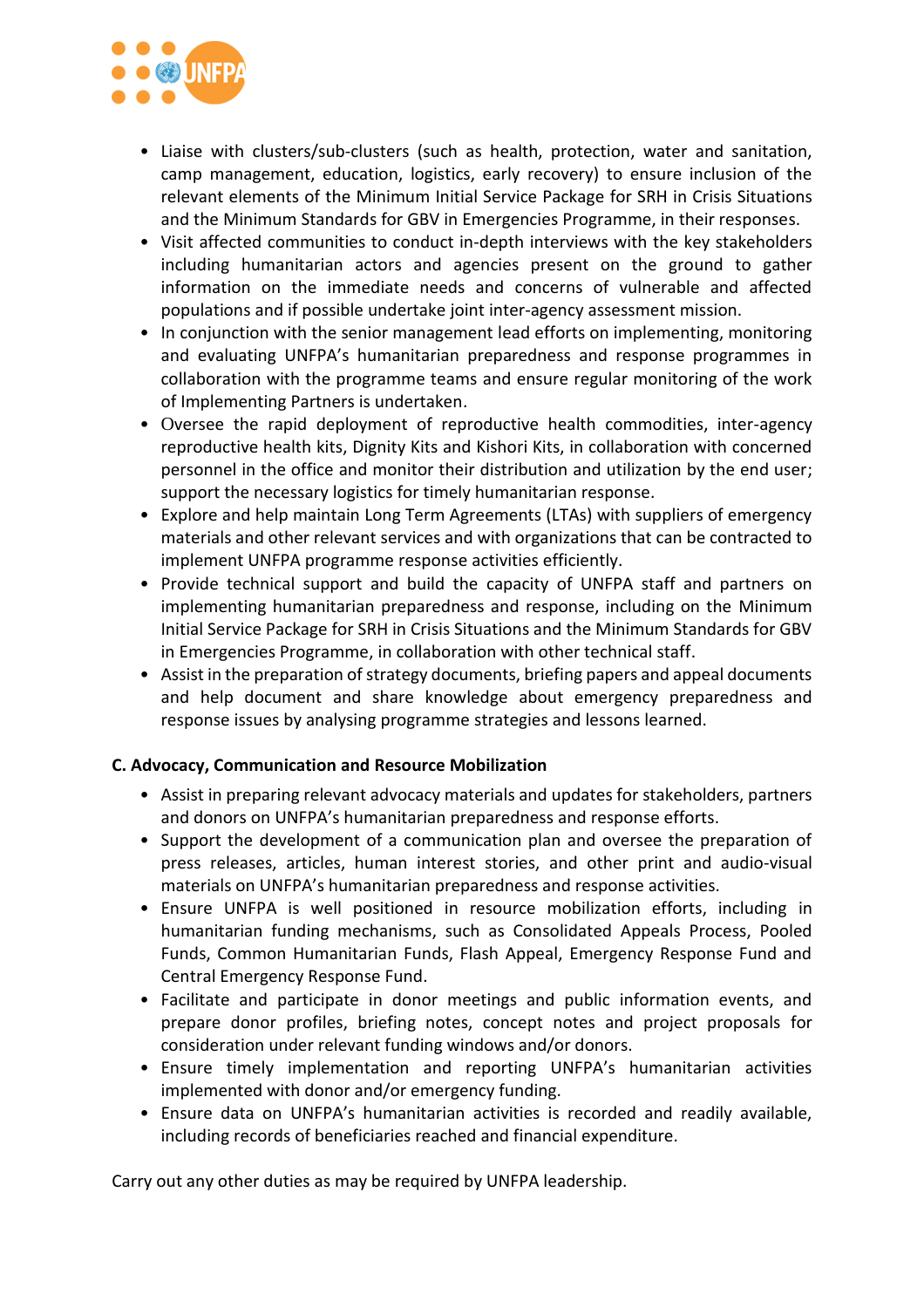

# **Qualifications and Experience**

# **Education:**

Advanced university degree in Public Health, Medicine, Humanitarian Action, Social Sciences, International Relations, Political Science, or related disciplines.

# **Knowledge and Experience:**

- At least five years of progressively responsible professional experience in international development assistance, preferably in emergency and/or humanitarian programme management and coordination.
- Substantive knowledge and practical experience of IASC humanitarian architecture and UN humanitarian operations is essential.
- Strong analytical, coordination and organizational skills and an ability to handle multiple tasks simultaneously and within limited timeframes.
- Excellent oral and written communication skills are required.
- Experience in workplan development and results frameworks, monitoring and evaluation is highly desirable.
- Experience in knowledge management and resource mobilization is desirable.
- Familiarity with UN procedures and working methods, particularly with UNFPA's mandate, policies and procedures, is highly desirable.
- Computer literacy: Proficiency in use of standard MS Office packages.

## **Languages:**

Fluency in English and Nepali (both oral and written) is required. Other UN languages are an asset.

## **Required Competencies:**